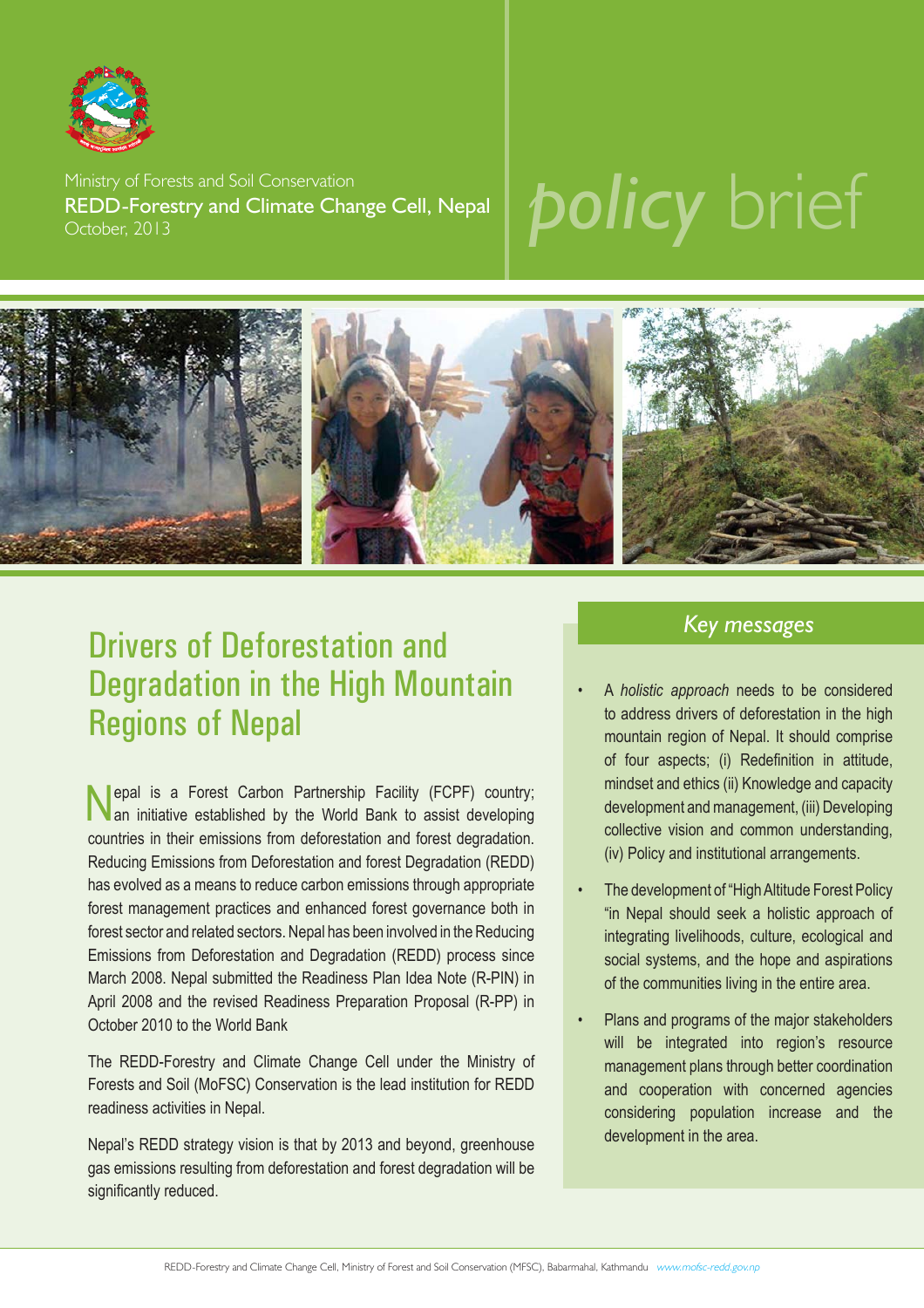### *policy* brief

#### Towards the development of Nepal REDD strategy

The development and application of strategies and<br>programs to address the drivers of deforestation and forest degradation is fundamental to REDD readiness phase. Towards this achievement, Nepal did an assessment of land use, forest policy and governance. A total of *nine (9) major drivers* of deforestation and forest degradation were identified in Nepal and documented in R-PP. However, the extent and speed of drivers are inevitably different from one physiographic region to another.

The analytical Study on **"Drivers of Deforestation and forest Degradation in High Mountain Regions of Nepal"** has provided a scientific foundation for the development of REDD strategy. It has endeavored to fill the gaps about the drivers of deforestation and forest degradation in the high mountain regions of Nepal.

The study identified three (3) key causes of

**Box 1: Critical drivers of deforestation and forest degradation:**

- Forest fire
- **•** Illegal logging
- Free grazing

deforestation and forest degradation to focus efforts on while addressing the National REDD Strategy Implementation process.

The brief therefore communicates to key stakeholders these findings to give a clearer understanding on direct and underlying drivers of deforestation and degradation in the high mountains of Nepal. It further provides Nepal's roadmap for developing and implementing appropriate actions for better protection and management of the forests in the region.

### High mountain regions of Nepal

High altitude (Himal and High Mountain) areas constitute 42% of total l**andmass** of Nepal out of which 23% belong to the High Himal (MPFS (1988). This high altitude area lies in *northernmost part of Nepal* on the border with Tibet and falls north of the Mid-Hills. 32% of country's forests lie in this region. *55 districts* of Nepal are located here with total area of 5,832,510 ha.

The **area** is characterized by large inaccessible forests, steep slopes, no settlements, poor infrastructure development, low population and adverse climatic condition (cold temperatures) It

is under  $GMF<sup>1</sup>$ ,  $CF<sup>2</sup>$ , NPs<sup>3</sup> and  $CAs<sup>4</sup>$  management regimes

The total **population** is estimated at *4,211,900* is about 16% of Nepal's total population.

Major **human activity** is transhumance herding where livestock husbandry (yak, sheep and mountain goat) is practiced. A few people are engaged in dry land farming.

The area is of **Global significance**. It is a *biodiversity hotspot* area of high carbon density and conservation value. About two thirds of endemic plants of Nepal are in this region.

<sup>1</sup> Government Managed Forests, <sup>2</sup> Community Forests, <sup>3</sup> National Parks, <sup>4</sup> Community Areas.

The Study on Drivers of Deforestation and Degradation of Forests in High Mountains Regions of Nepal was undertaken by Community Forestry Research and Training Centre (COMFORTC),Sankhamul, Kathmandu, NEPAL.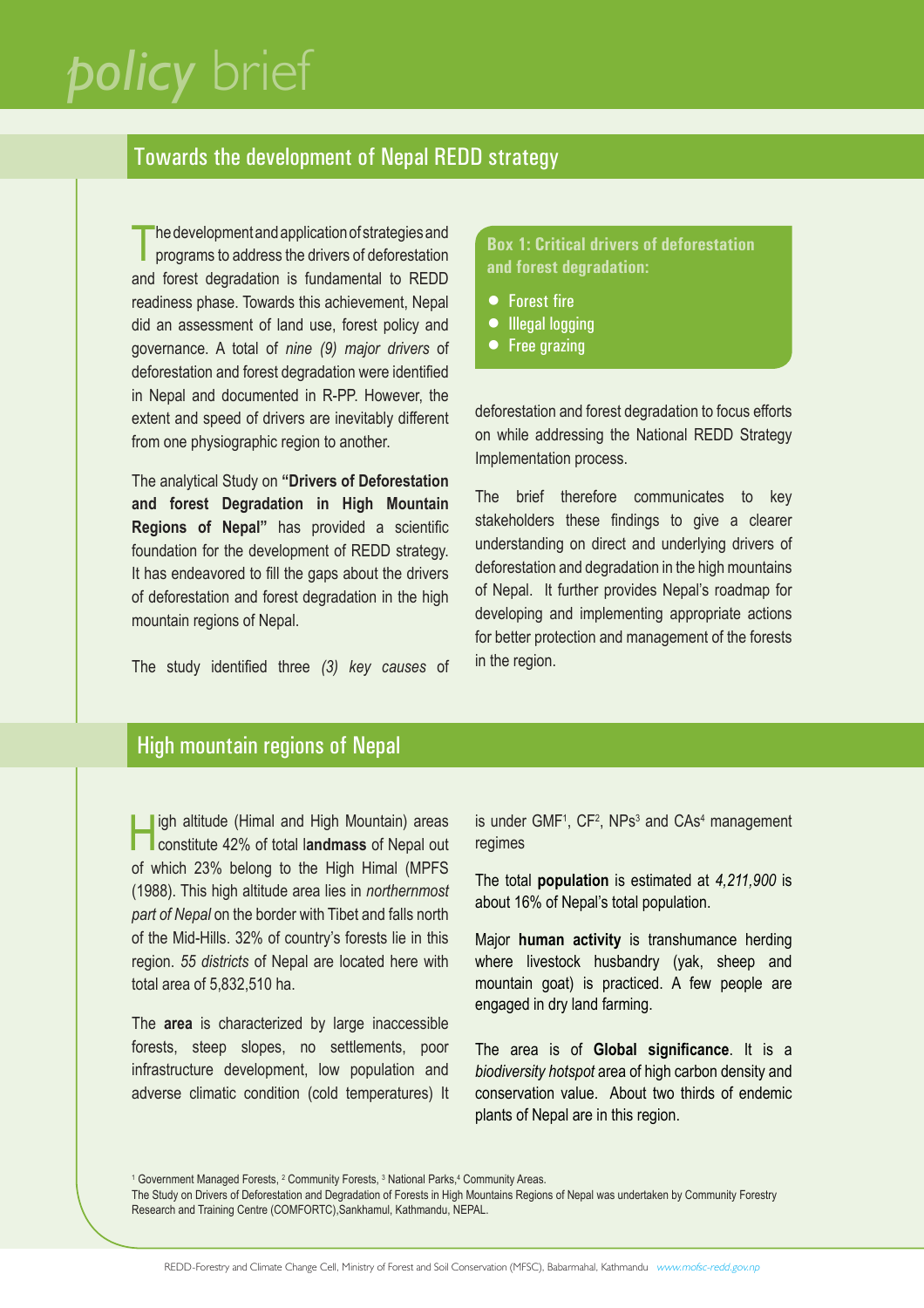## *policy* brief

#### Drivers of deforestation and forest degradation in high mountains of Nepal

The classes of drivers of Deforestation and forest<br>degradation in Nepal are two-fold; **proximate** and **underlying.** Proximate are the ones which are more immediate to human activity at local level and underlying factors which are more fundamental in nature such as policy, institutional and social processes. These drivers are closely linked and interact in a complex way.



### What challenges do the drivers of deforestation and forest degradation pose on the vision for Nepal's REDD strategy?

Out of 6 proximate causes of deforestation and<br>forest degradation in the High mountain region, *forest fi re, open grazing* and *indiscriminate product extraction* are perceived as the most critical factors.

High altitude forests are not fire resistant. The fires damage the regeneration of preferred species inviting non-preferred species to grow.

The extent of grazing is associated with the number and size of herders and the dynamics of transhumance grazing pattern. Two trends (decrease and/or increase) show in livestock herding and varies across the region, districts and within the districts itself. The number of herders and livestock in the far eastern districts of Nepal has increased following the ban on free grazing in neighboring state of India. This implies more pressure on forests for firewood and construction of sheds and fences There is also overgrazing, over lopping of fodder crops and clearing of forests for pasture which has reduced the reproductive capacity of the vegetation and accelerated soil erosion.